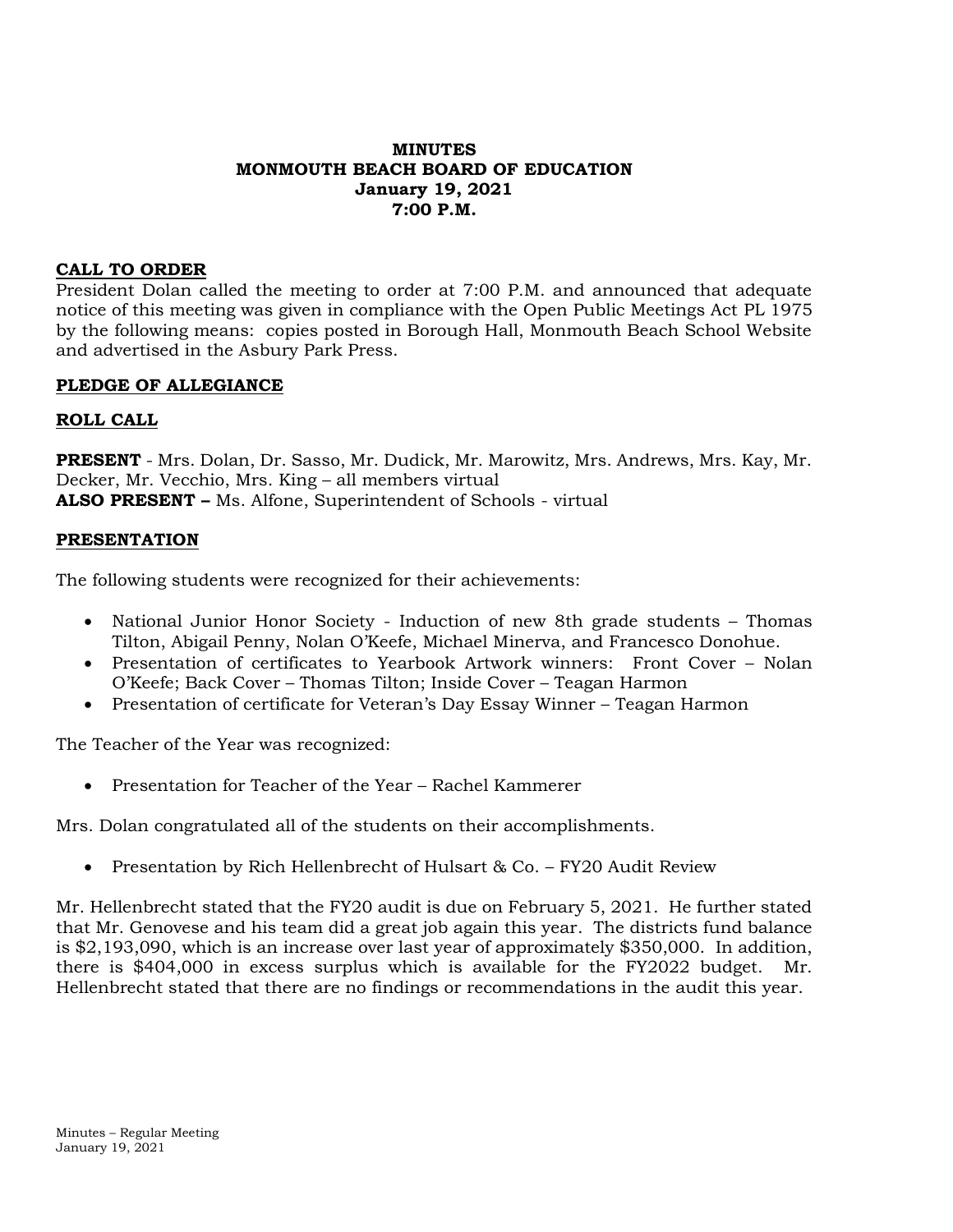#### **CORRESPONDENCE/DISCUSSION**

There were no correspondence or discussion items.

#### **APPROVAL OF MINUTES**

Motion was made by Mrs. Dolan, seconded by Mrs. Andrews and carried by voice vote to approve the following item. Ayes (9), Nays (0), Absent (0)

**BE IT RESOLVED** to approve the minutes of: December 15, 2020 – Regular Meeting January 5, 2021 – Reorganization Meeting

#### **SUPERINTENDENT'S REPORT**

#### Comments from the Superintendent

- Health and Safety Update
	- Most students are back after the 2 week optional virtual
	- We have accommodated all learning scenarios
	- Parents have been reminded of travel quarantine requirements
	- Administration is passing information along as quickly as we receive it
	- Thank you to the staff for making the learning equitable
- LinkIt Benchmark Assessment
	- Window for benchmark B January 25, 2021 February 5, 2021
	- Parents will have access to information
	- Board of Education data presentation in February or March
- Midterms for Middle School students will not be held this year
- Innovation Lab and MakerSpace projects will be starting
	- Currently buying equipment and planning room layouts
	- Schedule rebuild will be catalyst for these spaces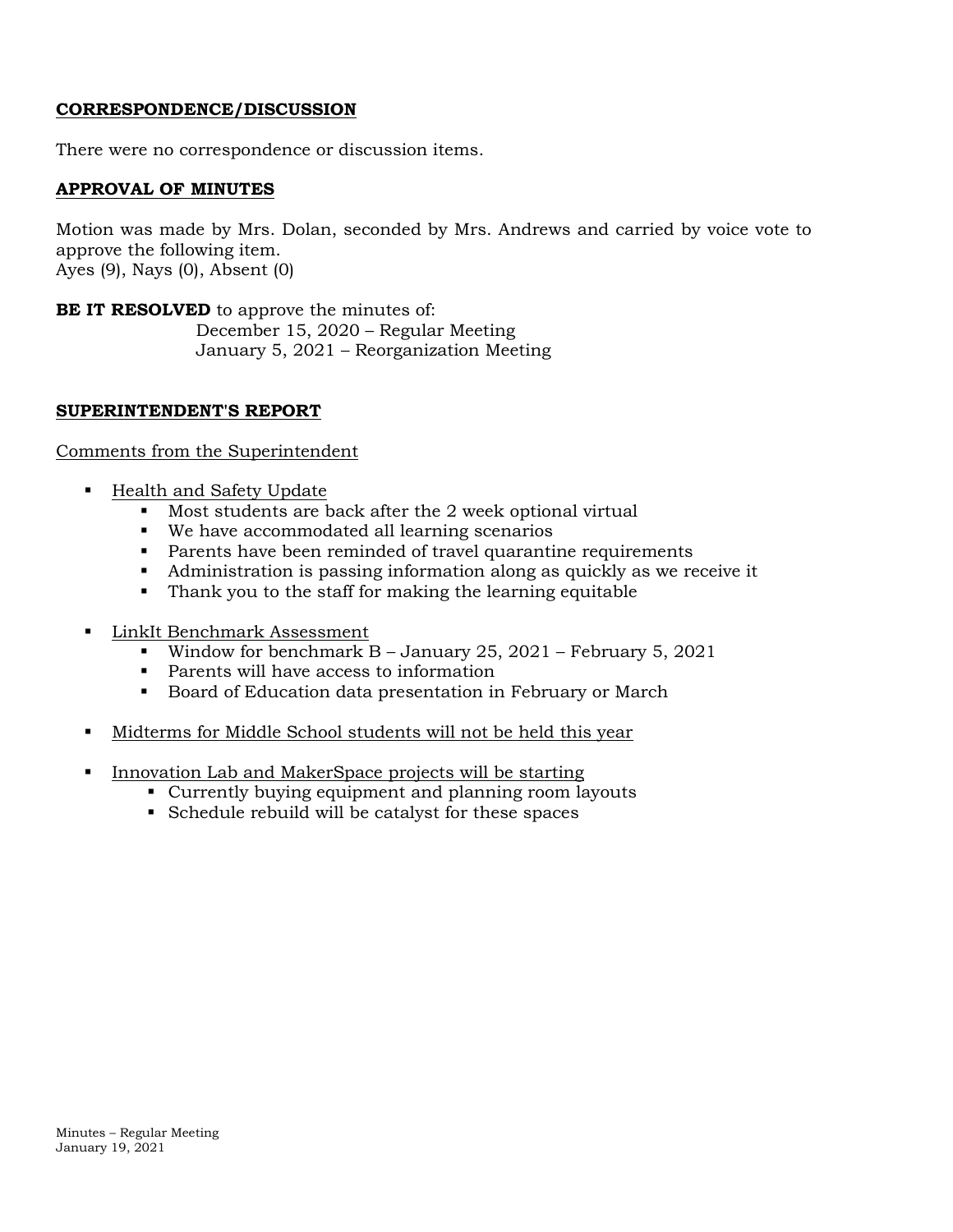# **SUPERINTENDENT'S REPORT (continued)**

Motion was made by Mrs. Dolan, seconded by Mrs. Andrews and carried by voice vote to approve the following item (A). Ayes (9), Nays (0), Absent (0)

A. **BE IT RESOLVED** to approve the following statistical information:

# **Student Enrollment as of December 23, 2020 Total 256**

| Preschool | 19 | Grade 3-1 | 12 | Grade 6-1 | 12 |
|-----------|----|-----------|----|-----------|----|
|           | 19 | Grade 3-2 | 12 | Grade 6-2 | 12 |
| Grade 1-1 | 11 | Grade 4-1 | 14 | Grade 7-1 | 13 |
| Grade 1-2 | 11 | Grade 4-2 | 13 | Grade 7-2 | 13 |
| Grade 2-1 | 14 | Grade 5-1 | 14 | Grade 8-1 | 18 |
| Grade 2-2 | 16 | Grade 5-2 | 15 | Grade 8-2 | 18 |

#### **Student Attendance Staff Attendance**

| September | 98.5% | February |  |
|-----------|-------|----------|--|
| October   | 98.0% | March    |  |
| November  | 97.0% | April    |  |
| December  | 97.0% | May      |  |
| January   |       | June     |  |

| September | 100.0% | February |  |
|-----------|--------|----------|--|
| October   | 90.0%  | March    |  |
| November  | 94.5%  | April    |  |
| December  | 98.5%  | May      |  |
| January   |        | June     |  |

B. Security Drill – Active Shooter – December 18, 2020 @ 1:00 P.M.

Motion was made by Mrs. Dolan, seconded by Mrs. Andrews and carried by voice vote to approve the following item (C).

Ayes (9), Nays (0), Absent (0)

C. **BE IT RESOLVED** to approve the Statement of Assurance for Paraprofessional Staff for the remainder of the 2020-2021 school year.

# **PTO PRESENTATION – Caroline Quattrochi** – No report

# **PUBLIC DISCUSSION** - None

Minutes – Regular Meeting January 19, 2021 In compliance with Open Public Meetings Act PL 1975, Chapter 10:4-12 subsection b, - A public body may exclude the public only from that portion of a meeting at which the public body discusses any matter involving the employment, appointment, termination of employment, terms and conditions of employment evaluation of the performance of promotion or discipline of any specific prospective public officer or employees or current public offer or employee employed or appointed by the public body, unless all the individual employees or appointees whose rights could be adversely affected request in writing that such matter or matters be discussed at a public meeting. As per Board Bylaws, 0167, duration. The Board of Education, though affording the opportunity for members of the public to comment will not engage and/or make remarks concerning matters of student confidentiality and/or matters of personnel wherein employees of the District have not been given notice of the Board's intent to discuss their terms and conditions of employment. Members of the public are reminded that though they are afforded the opportunity to address the Board, they are not given license to violate the laws of slander. Comments made by members of the public that are not in keeping with the orderly conduct of a public meeting will be asked to yield the floor and if they fail to do so may be subject to charges under New Jersey statues associated with disruption of a public meeting.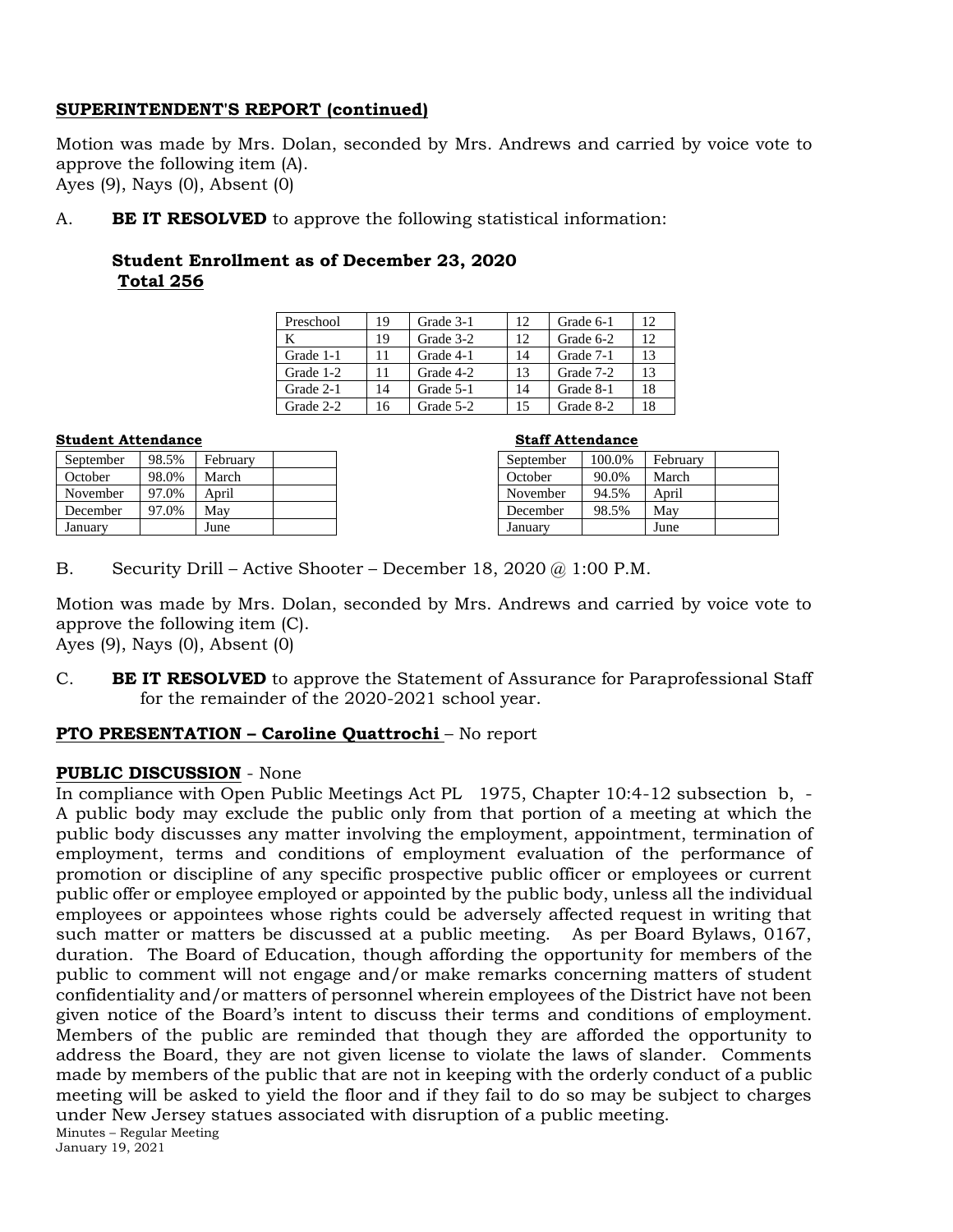#### **FINANCE**

Chair: Ken Marowitz Vincent Sasso, Joseph Vecchio, Boyd Decker

Motion was made by Mr. Marowitz, seconded by Mrs. Andrews and carried by roll call vote that the Board approve the following item (A). Ayes (9), Nays (0), Absent (0)

A. **BE IT RESOLVED** to approve the following financial report

- January 2021 Bill List in the amount of \$117,146.87
- Payroll Gross total for December 2020 in the amount of \$305,423.11
- Report of Board Secretary December Report

| Fund 10 -            | \$1,714,087.75   |
|----------------------|------------------|
| Fund 20 -            | \$<br>0.00       |
| Fund 40 -            | \$<br>209.000.00 |
| Capital Reserve      | \$<br>242,117.57 |
| Maintenance Res      | \$<br>354,999.41 |
| Emergency Reserve \$ | 10,200.13        |

- Monthly transfer report for December 2020.
- Pursuant to NJAC 6:l20-2.13(d), I certify as of December 2020 no budgetary line item account has been over expended in violation of NJAC 6:20-22.13 (ad). I hereby certify that all of the above information is correct.
- Board Certification:

Pursuant to NJAC 6:20-2.3 (e), we certify that as of December 30, 2020, after review of the Secretary's Monthly Report and upon consultation with the appropriate district officials, that to the best of our knowledge, no major account or fund has been over expended in violation of NJAC 6A:23A-22.13(b) and that sufficient funds are available to meet the district's financial obligations for the remainder of the fiscal year.

Motion was made by Mr. Marowitz, seconded by Mrs. Andrews and carried by roll call vote that the Board approve the following item (B). Ayes (9), Nays (0), Absent (0)

> B. **BE IT RESOLVED** to retroactively approve the following regular tuition contract with Monmouth Beach School in the amount of \$6,500.00 per student (prorated from December 1, 2020) for the 2020-2021 school year: Student # 1360.

Motion was made by Mr. Marowitz, seconded by Mrs. Andrews and carried by roll call vote that the Board approve the following item (C). Ayes (9), Nays (0), Absent (0)

> C. **BE IT RESOLVED** to retroactively approve the Enrollment Certification Statement and Coronavirus Relief and Program Reimbursement Agreement for Monmouth Beach School dated December 28, 2020.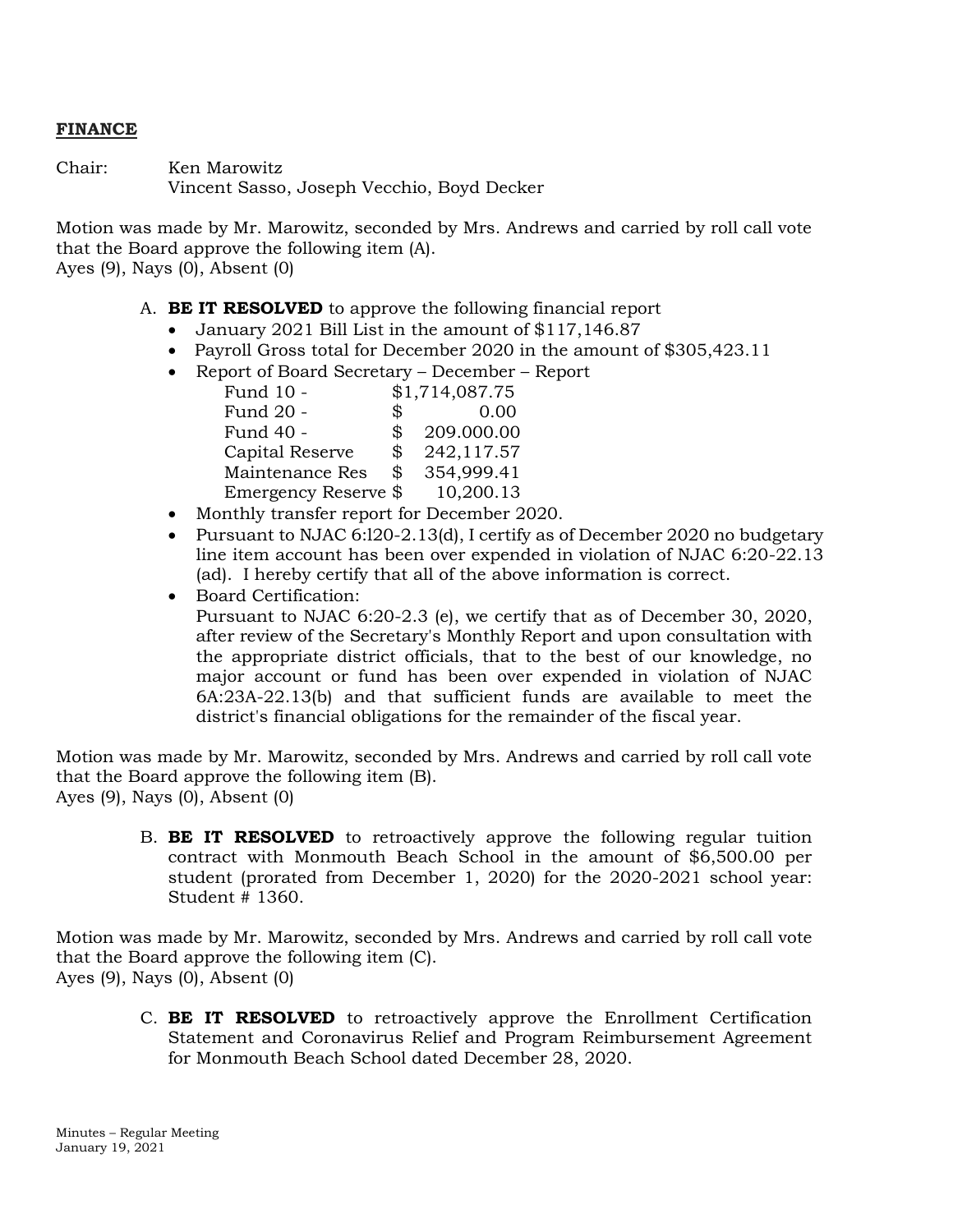# **FINANCE (continued)**

Motion was made by Mr. Marowitz, seconded by Mrs. Andrews and carried by roll call vote that the Board approve the following item (D). Ayes (9), Nays (0), Absent (0)

> D. **BE IT RESOLVED** to amend the shared service agreement with Long Branch Board of Education to incorporate technology services at a cost not to exceed \$50,000 annually pro-rated.

Motion was made by Mr. Marowitz, seconded by Mrs. Andrews and carried by roll call vote that the Board approve the following item (E). Ayes (9), Nays (0), Absent (0)

> E. **BE IT RESOLVED** to approve the FY20 Audit CAFRA and Management Report.

# **PERSONNEL**

Chair: Barbara Kay Melanie Andrews, Chris Dudick, Aleksandra King

Motion was made by Mrs. Kay, seconded by Mrs. Andrews and carried by voice vote that the Board approve the following item (A). Ayes (9), Nays (0), Absent (0)

A. **BE IT RESOLVED** to accept, with regret, the resignation of Greg Zweemer, effective February 15, 2021.

Motion was made by Mrs. Kay, seconded by Mrs. Andrews and carried by roll call vote that the Board approve the following item (B). Ayes (9), Nays (0), Absent (0)

B. **BE IT RESOLVED** to approve tuition reimbursement for Amanda Mergner in the amount of \$1,200.00 upon successful completion of two graduate courses related to the Teacher of Students with Disabilities certification program at Rutgers University, with a grade of B or better per the MBTA Contract.

Motion was made by Mrs. Kay, seconded by Mrs. Andrews and carried by roll call vote that the Board approve the following item (C). Ayes (9), Nays (0), Absent (0)

C. **BE IT RESOLVED** to retroactively approve Nancy Pavelka as a substitute teacher for the 2020-2021 school year.

Motion was made by Mrs. Kay, seconded by Mrs. Andrews and carried by roll call vote that the Board approve the following item (D). Ayes (9), Nays (0), Absent (0)

D. **BE IT RESOLVED** to approve Melanie Luebs as a substitute teacher for the 2020-

Minutes – Regular Meeting January 19, 2021 2021 school year.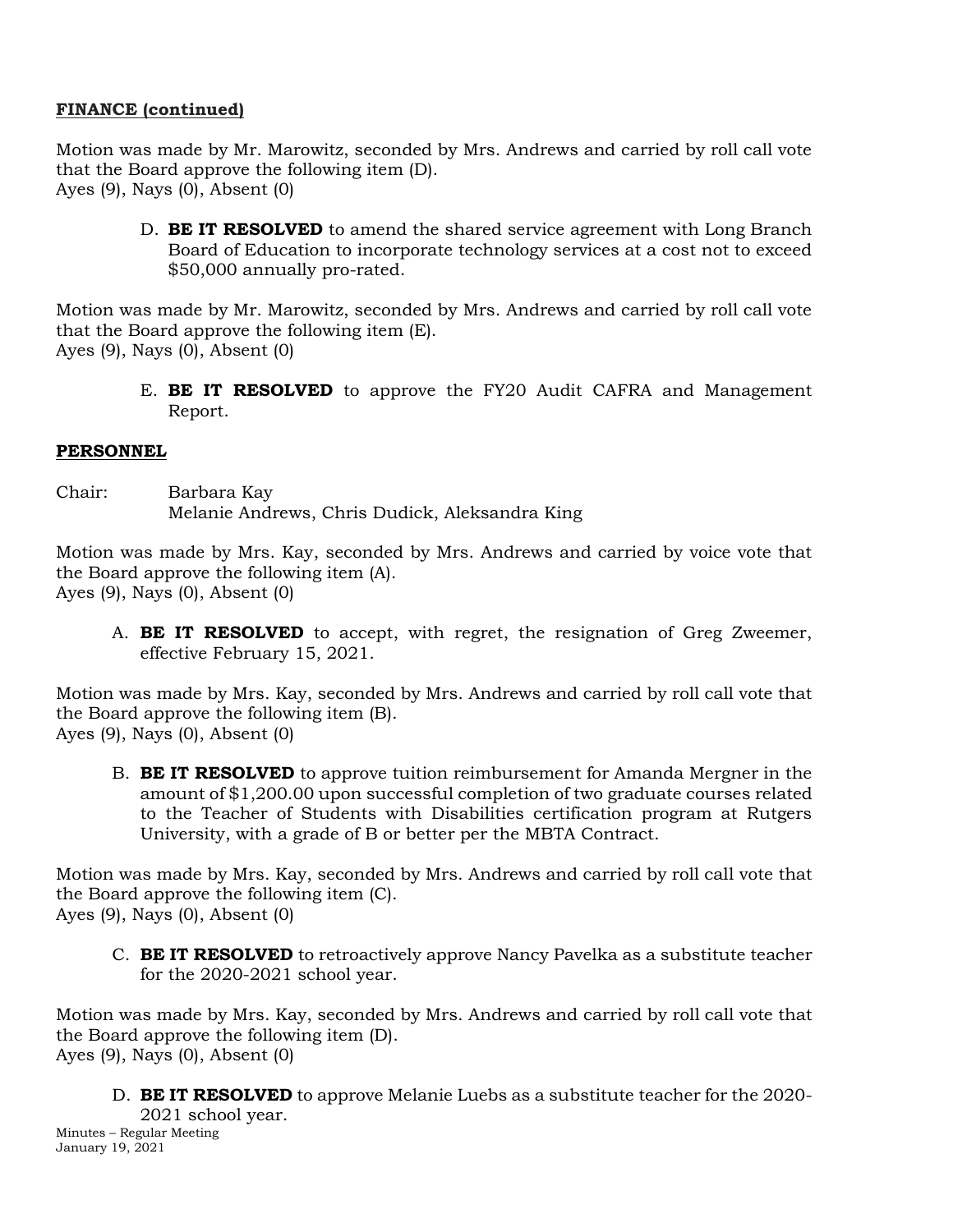# **PERSONNEL (continued)**

Motion was made by Mrs. Kay, seconded by Mrs. Andrews and carried by roll call vote that the Board approve the following item (E). Ayes (9), Nays (0), Absent (0)

- E. **BE IT RESOLVED** that the board creates the following additional positions:
	- a. PE Health Teacher (1)
	- b. Interventionist (1)
	- c. Special Education Teachers (2)

# **CURRICULUM AND INSTRUCTION**

Chair: Chris Dudick Barbara Kay, Melanie Andrews, Aleksandra King

Motion was made by Mr. Dudick, seconded by Mrs. Andrews and carried by voice vote that the Board approve the following item (A). Ayes (9), Nays (0), Absent (0)

- A. **BE IT RESOLVED** to approve the following teacher workshop:
	- Cindy Zayko to attend Implementing IEP's During Everchanging COVID Schedules on Thursday, January 21, 2020 at no cost.

Motion was made by Mr. Dudick, seconded by Mrs. Andrews and carried by voice vote that the Board approve the following item (B). Ayes (9), Nays (0), Absent (0)

- B. **BE IT RESOLVED** to approve the following teacher workshop:
	- Alison McMahon to attend the Webinar: "Writing About Reading" by Kate Roberts through Rutgers University on April 29, 2021 at a cost of \$30.00.

# **BUILDING AND GROUNDS** – No report

Chair: Vincent Sasso Ken Marowitz, Boyd Decker, Joseph Vecchio

# **POLICY** – No report

Chair: Melanie Andrews

# **GENERAL ITEMS**

Mrs. Alfone thanked Mr. Zeemer for his years of service to the Monmouth Beach school district.